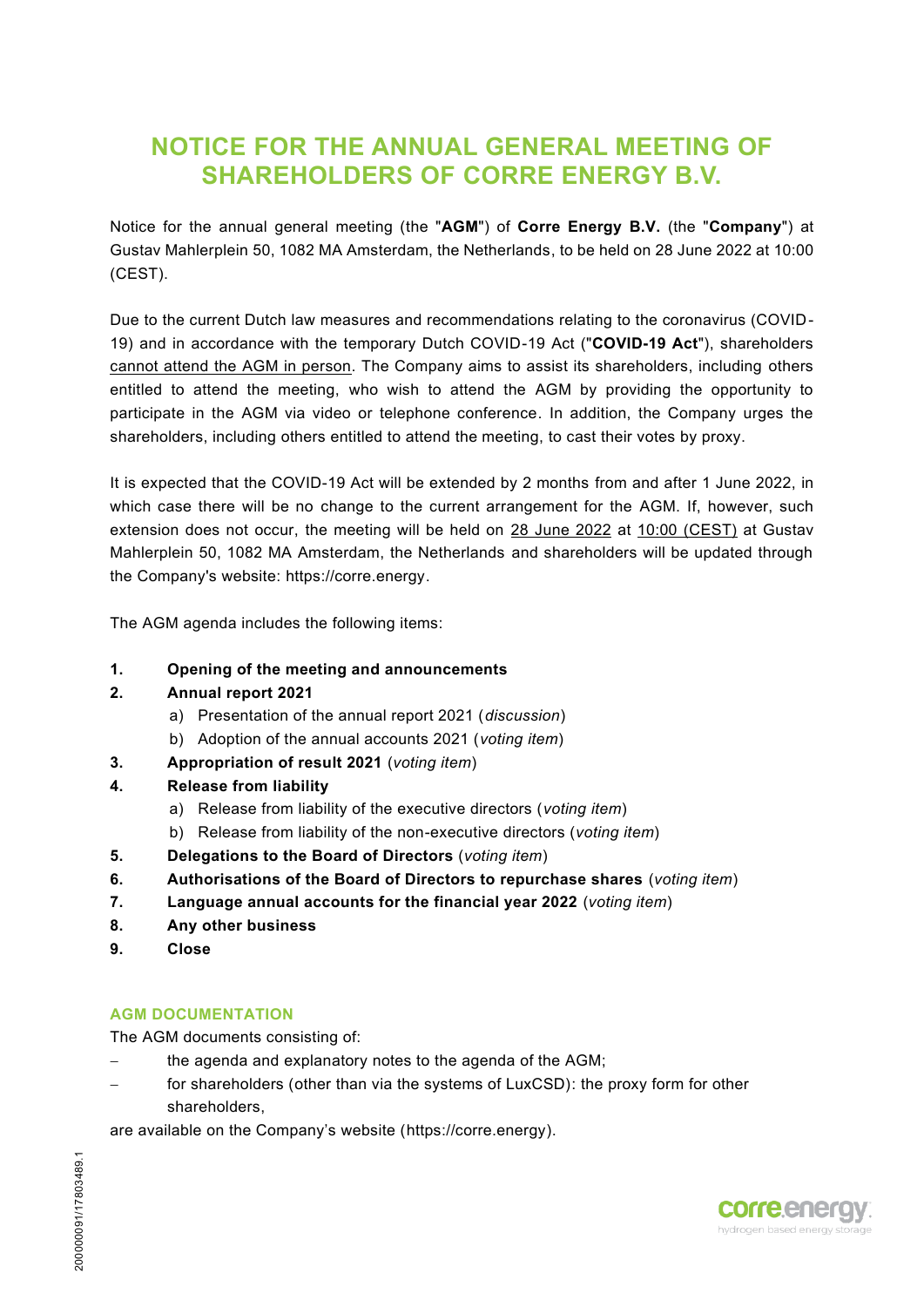The AGM documents are also available for inspection at the offices of the Company (Helperpark 278 3, 9723 ZA Groningen, the Netherlands). Copies may be obtained free of charge by shareholders and others entitled to attend the meeting.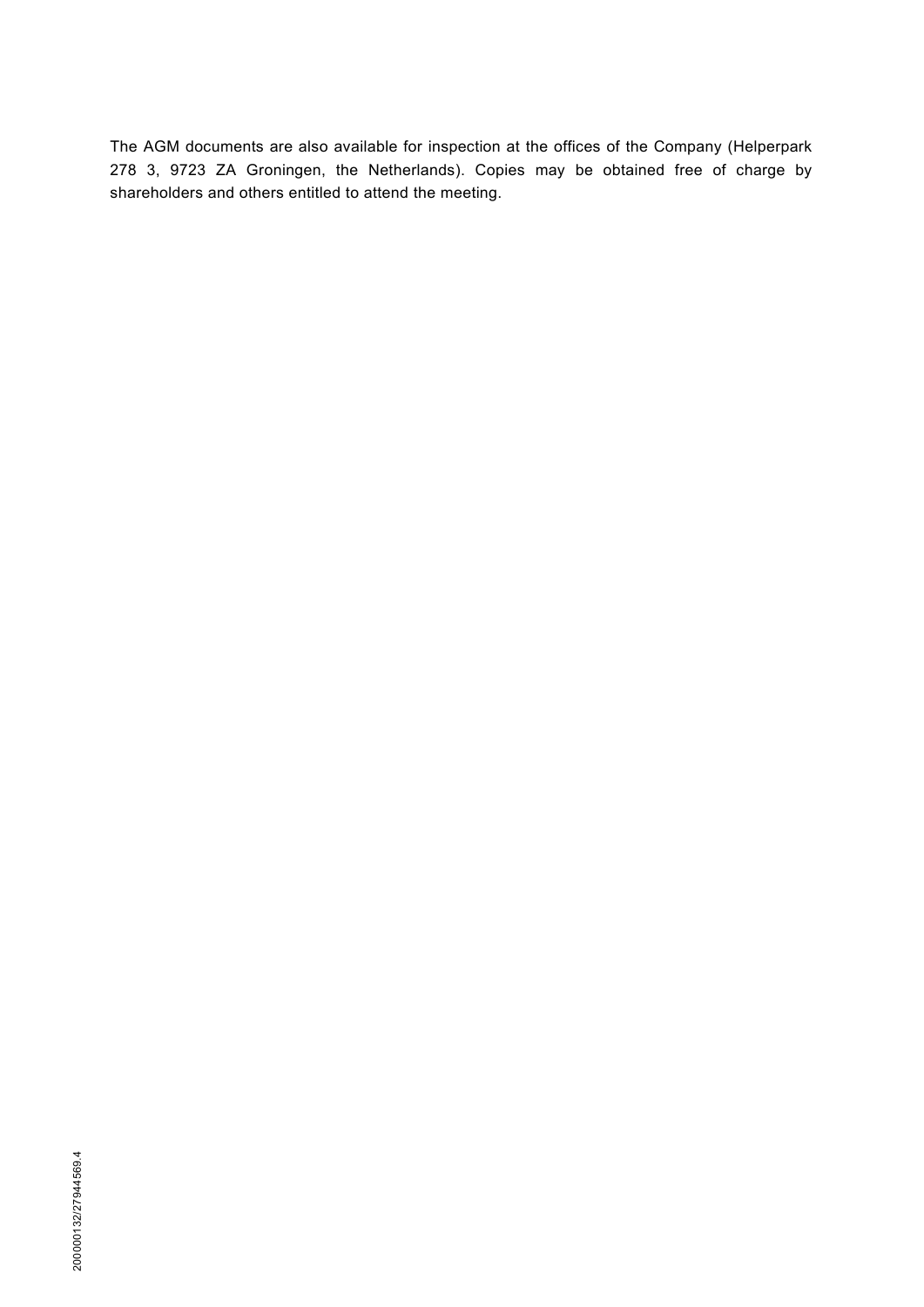# INFORMATION FOR SHAREHOLDERS

#### 1. Record date

The Board has determined that holders of shares on 17 June 2022, after closing of the books (the "**Record Date**") and who are registered as such in one of the (sub)registers designated by the Board, have the right to attend the AGM and exercise their voting rights in accordance with the number of shares thereof held at the Record Date. The designated (sub)registers are the administration records of the intermediaries within the meaning of Law of 22 January 2021 modifying the Law of 5 April 1993 on the financial sector and the Law of 6 April 2013 on dematerialised securities – being the securities settlement system operated by LuxCSD S.A. – and the register of shareholders of the Company.

#### 2. Shareholders holding shares through the systems of LuxCSD

Shareholders holding shares through the systems of LuxCSD may cast their votes by sending the votes to BIL (Banque Internationale à Luxembourg SA) (the "**Agent**") by electronic way through a shareholder custodian bank and the Clearing System LuxCSD and is to be received no later than 12:00 CEST on 27 June 2022.

## 3. Voting by shareholders (other than via the systems of LuxCSD) by using a form of proxy

Shareholders of the Company (other than via the systems of LuxCSD) at the Record Date (as set out in note 2 above) who wish to vote are urged to deposit a duly completed and signed proxy form (including voting instructions). The duly signed proxy form is to be received by the Company by email (cosec@corre.energy) no later than 17:00 CEST on 27 June 2022.

An instrument appointing a proxy must be in writing in any usual form executed under the hand of the relevant member or his duly appointed attorney.

To be effective, the form of proxy must be:

- a) completed and duly signed; and
- b) delivered to Corre Energy B.V., for the attention of the Chair, by e-mail to cosec@corre.energy by no later than 17:00 CEST on 27 June 2022.

Any power of attorney or any other authority under which the proxy form is signed (or a duly certified copy of such power or authority) must be included with the proxy form.

In connection with the COVID-19 measures and in order to protect the health and safety of all our shareholders, you can only appoint the Chair or Ms. Naomi Bailey (Company Secretary) as your proxy. The Chair or Ms Bailey (as the case may be) are bound to vote in accordance with your clear instructions. If no clear voting instructions are given on your form of proxy, please note that the Chair or Ms. Naomi Bailey respectively will exercise his or her rights as proxy to vote in f avour of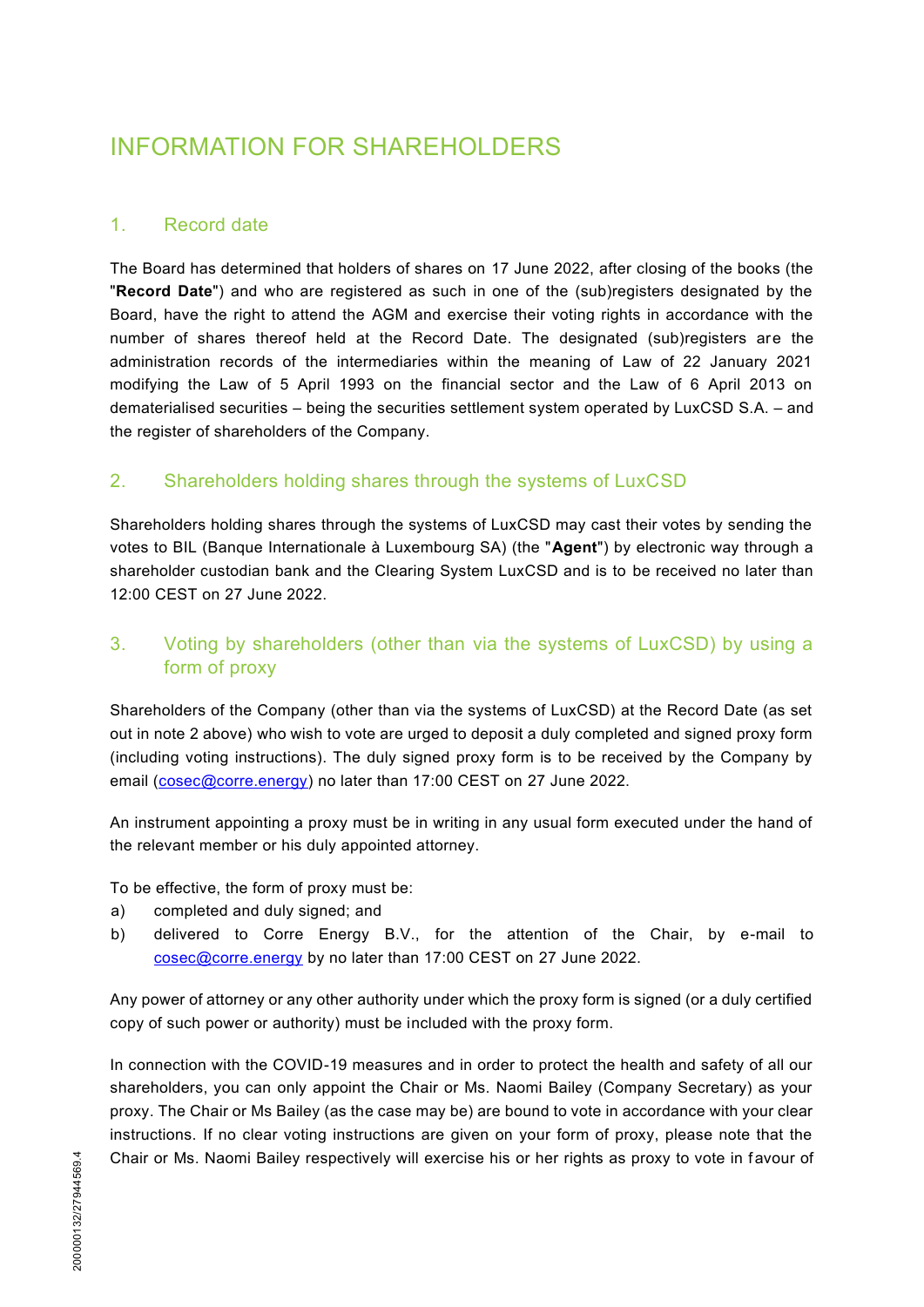all of the resolutions. If you do not want to vote in favour of all of the resolutions, please indicate this clearly on your form of proxy.

You may not appoint more than one proxy to exercise rights attached to any one share. When two or more valid but different appointments of proxy are delivered or received for the same share for use at the same meeting, the one which is last validly delivered or received (regardless of it date or the date of its execution) shall be treated as replacing and revoking the other or others as regards that share. If the Company is unable to determine which appointment was last validly delivered or received, none of them shall be treated as valid in respect of that share.

## 4. Virtual attendance

The Company wishes to assist its shareholders, including others entitled to attend the meeting, to attend the AGM electronically by providing an adequate opportunity to follow the meeting.

In order to obtain entry to the meeting and to be able to exercise the rights attached to registered shares, the holders thereof must confirm their attendance in writing to the Company. Their registration is to be received by the Company at  $cosec@core.energy$  no later than 12:00 CEST on 27 June 2022. Upon registration and the request of virtual attendance a shareholder and other persons entitled to attend the AGM will receive an email with a link to login for the AGM. After successful login the shareholder and other persons entitled to attend the AGM is automatically logged into the meeting.

Shareholders, including others entitled to virtually attend the meeting, will be able to log in for (virtual) admission to the meeting on 28 June 2022 at 10:00 CEST.

## 5. Publication of information in advance of the AGM

A copy of this notice can be accessed on the Company's investor relations website https://corre.energy.

#### 6. Right to ask questions

At the AGM the Company will answer any question that a member attending the AGM asks relating to the business being dealt with at the AGM. Shareholders and other persons entitled to attend the AGM can submit questions prior to the AGM. The Company may summarise and bundle questions thematically or set further conditions to facilitate the smooth running of the AGM. Any question should relate to the business of the AGM and be submitted by no later than 10:00 CEST on 25 June 2022 via cosec@corre.energy. Timely submitted questions will, possibly combined, be answered within reason during the AGM. Persons who submitted questions in advance may be given the opportunity to put follow-up questions during the AGM. The answers will be made available in the minutes of the AGM to be posted on the Company's website ([https://corre.energy\)](https://corre.energy/). However, no such answer need be given where:

a) answering the question would interfere unduly with the preparation for the AGM or involve the disclosure of confidential information;